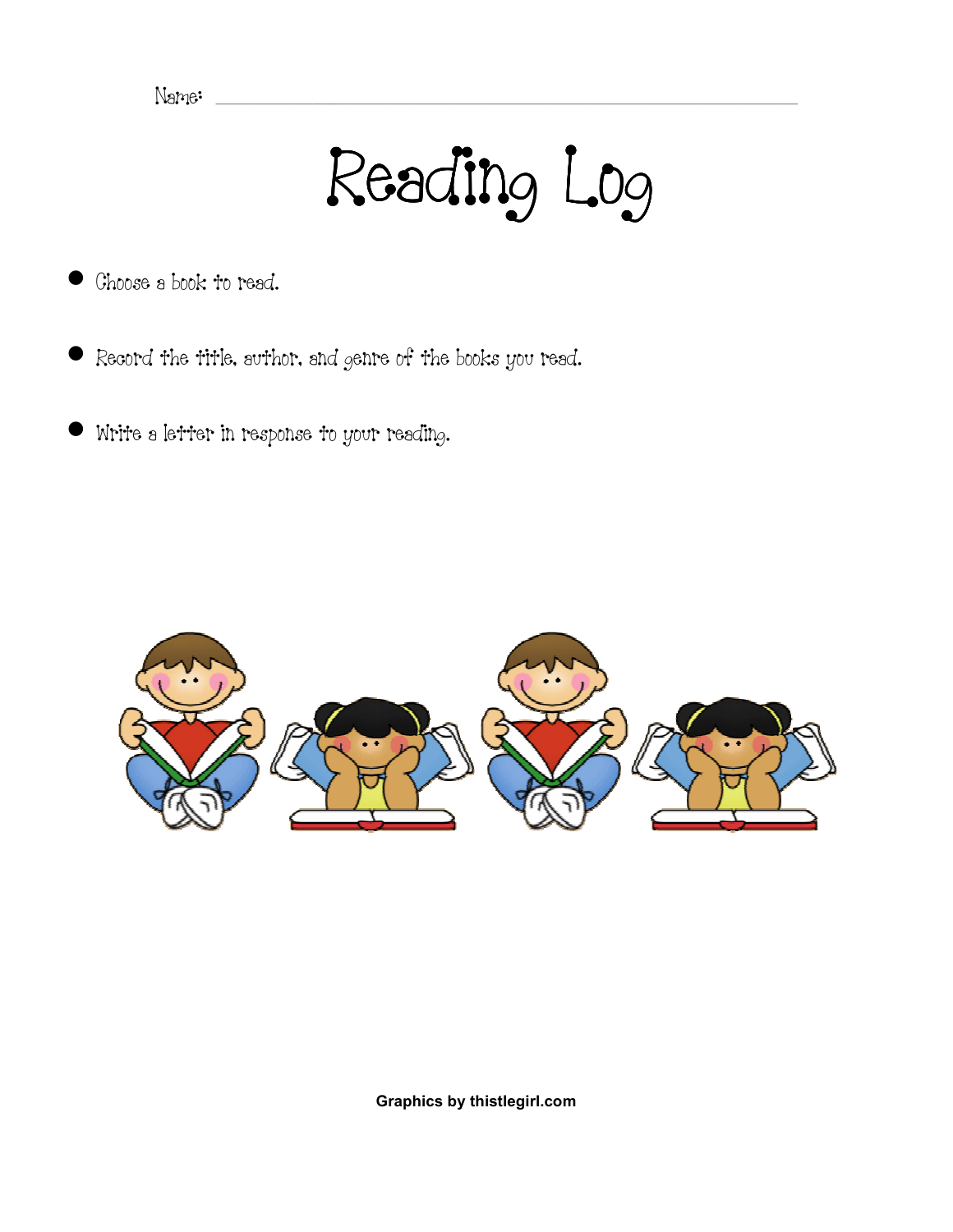## Genres at a Glance

| <b>Fiction</b> |                                   |                                                                                                                                                                                   |  |  |  |  |
|----------------|-----------------------------------|-----------------------------------------------------------------------------------------------------------------------------------------------------------------------------------|--|--|--|--|
| Code           | <b>Genre</b><br><b>Definition</b> |                                                                                                                                                                                   |  |  |  |  |
| <b>TL</b>      | <b>Traditional</b><br>Literature  | Stories that are passed down from one group to<br>another in history. This includes folktales,<br>legends, fables, fairy tales, tall tales, and<br>myths from different cultures. |  |  |  |  |
| F              | Fantasy                           | A story including elements that are impossible<br>such as talking animals or magical powers.<br>Make-believe is what this genre is all about.                                     |  |  |  |  |
| <b>SF</b>      | <b>Science Fiction</b>            | A type of fantasy that uses science and<br>technology (robots, time machines, etc.)                                                                                               |  |  |  |  |
| <b>RF</b>      | <b>Realistic Fiction</b>          | A story using made-up characters that could<br>happen in real life.                                                                                                               |  |  |  |  |
| <b>HF</b>      | <b>Historical Fiction</b>         | A fictional story that takes place in a particular<br>time period in the past. Often the setting is real,<br>but the characters are made up from the author's<br>imagination.     |  |  |  |  |
| M              | <b>Mystery</b>                    | A suspenseful story about a puzzling event that is<br>not solved until the end of the story.                                                                                      |  |  |  |  |

| <b>Nonfiction</b> |                                   |                                                                                                                                                |  |  |  |  |
|-------------------|-----------------------------------|------------------------------------------------------------------------------------------------------------------------------------------------|--|--|--|--|
| Code              | <b>Definition</b><br><b>Genre</b> |                                                                                                                                                |  |  |  |  |
|                   | Informational                     | Texts that provide facts about a variety of topics<br>(sports, animals, science, history, careers, travel,<br>geography, space, weather, etc.) |  |  |  |  |
| Β                 | <b>Biography</b>                  | The story of a real person's life written by another<br>person.                                                                                |  |  |  |  |
| <b>AB</b>         | Autobiography                     | The story of a real person's life that is written by<br>that person.                                                                           |  |  |  |  |

| <b>Other Genre</b> |              |                                                                                                                                                       |  |  |  |  |
|--------------------|--------------|-------------------------------------------------------------------------------------------------------------------------------------------------------|--|--|--|--|
| Code               | <b>Genre</b> | <b>Definition</b>                                                                                                                                     |  |  |  |  |
| P                  | Poetry       | Poetry is verse written to create a response of<br>thought and feeling from the reader. It often uses<br>rhythm and rhyme to help convey its meaning. |  |  |  |  |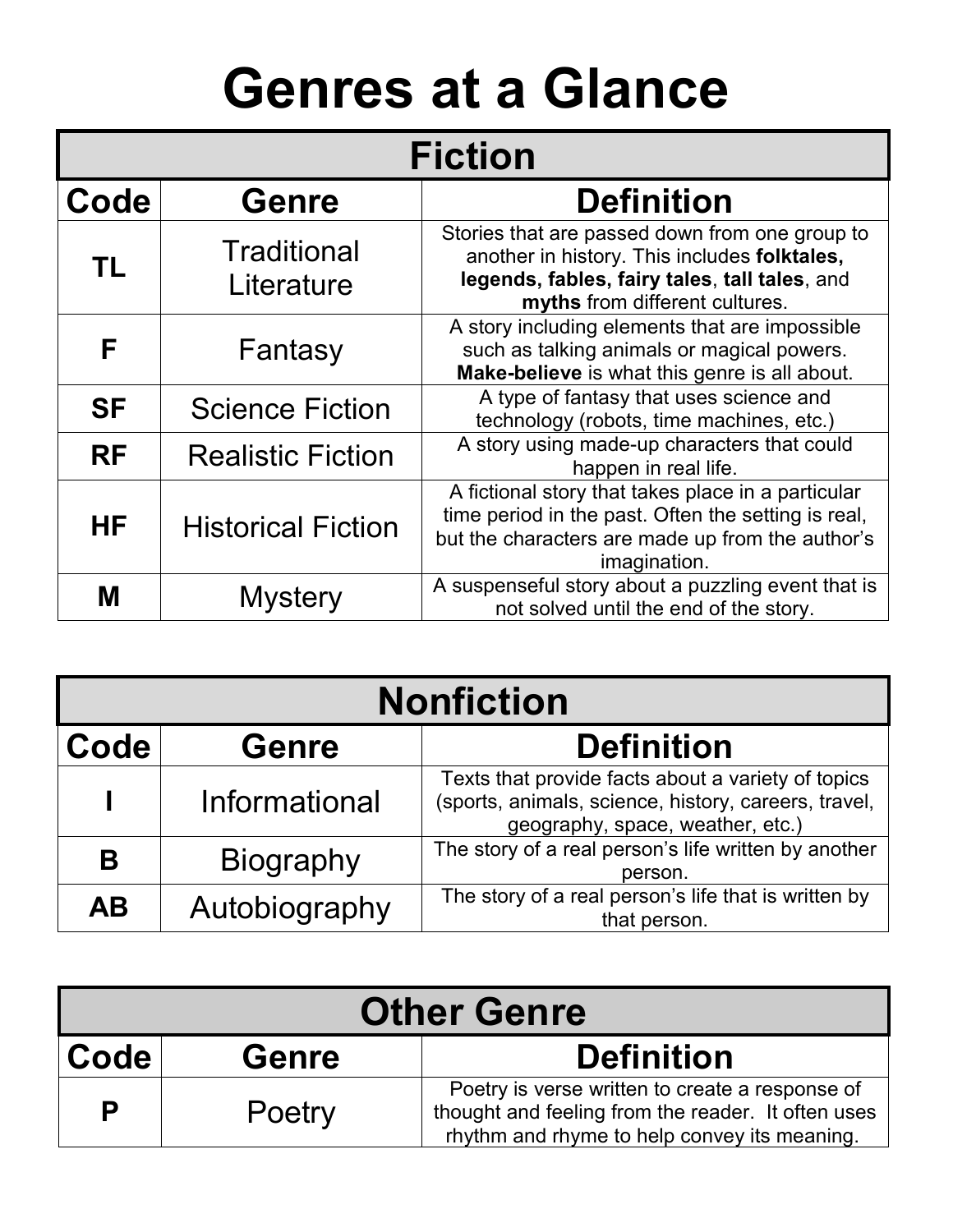Reading Log

1. Choose a book to read.

2. Record the title, author, and start date on your reading list.

3. When you have completed it, write the genre and date.

4. Note whether the book was easy (E), just right (JR), or challenging (C) for you.

| Title | Aouthor | Date<br>Started | Date<br>Completed | Genre<br>Code | $\frac{1}{6}$ $\frac{1}{6}$ |
|-------|---------|-----------------|-------------------|---------------|-----------------------------|
|       |         |                 |                   |               |                             |
|       |         |                 |                   |               |                             |
|       |         |                 |                   |               |                             |
|       |         |                 |                   |               |                             |
|       |         |                 |                   |               |                             |
|       |         |                 |                   |               |                             |
|       |         |                 |                   |               |                             |
|       |         |                 |                   |               |                             |
|       |         |                 |                   |               |                             |
|       |         |                 |                   |               |                             |
|       |         |                 |                   |               |                             |
|       |         |                 |                   |               |                             |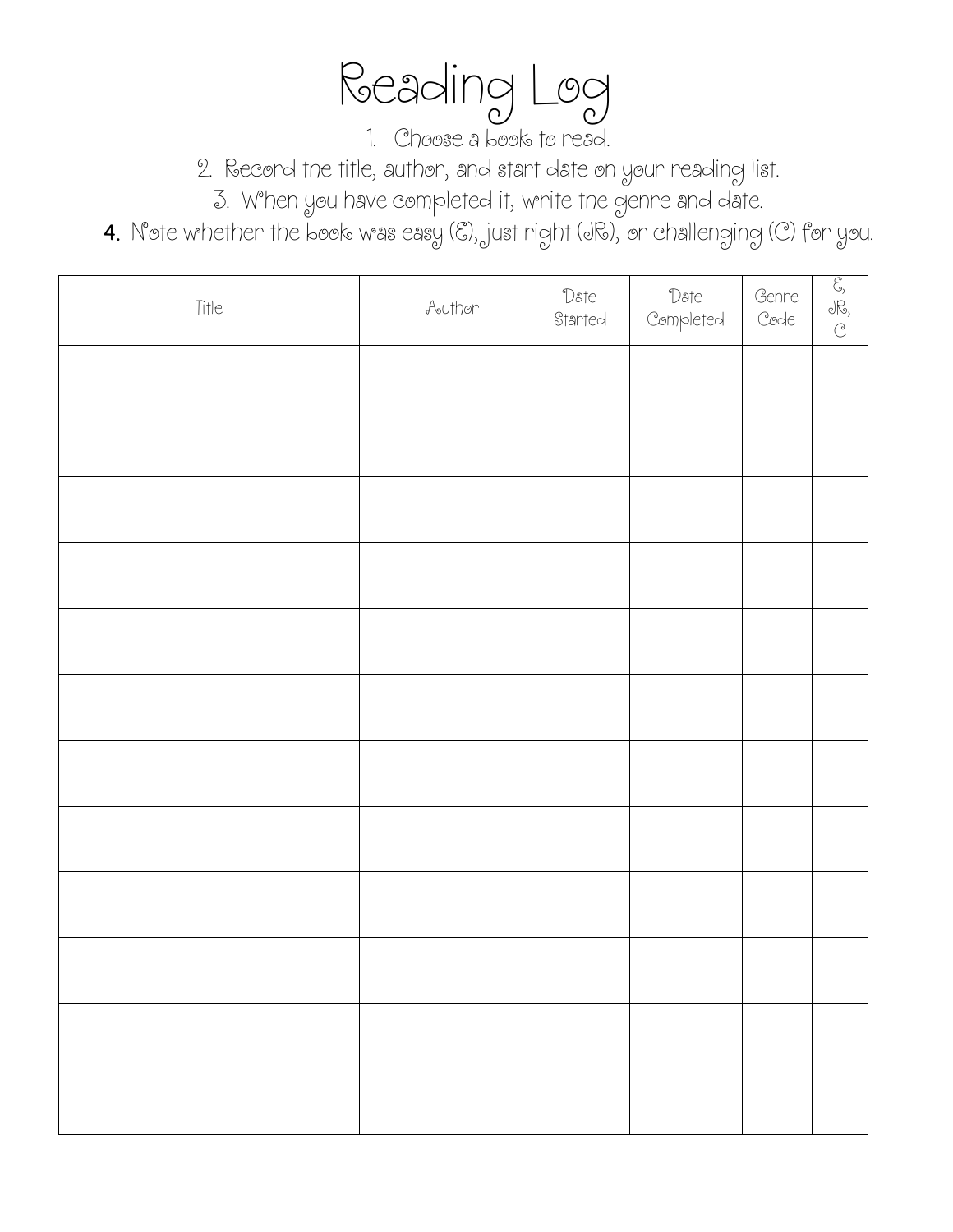

- イントライト
- $\triangleright$  Something that surprised you or that you found interesting
- $\triangleright$  What you liked or disliked about the book and why
- $\triangleright$  An interesting or important character
- $\triangleright$  How the main character changed throughout the story
- $\triangleright$  Parts of the book that puzzled you or made you ask questions
- $\triangleright$  What the story means to you
- $\triangleright$  Your thoughts or feelings about the author's message (the **theme** of the story)
- $\triangleright$  What you noticed about the characters, such as what made them act as they did or how they changed
- $\triangleright$  Why you think the author chose the title
- $\triangleright$  Your predictions and whether or not they were right
- $\triangleright$  How the information in the books fits with what you already know
- $\triangleright$  How the book reminds you of yourself, people you know, or of something that happened in your life (T-S Connections)
- $\triangleright$  How the book is like other books by the same author, on the same topic, or in the same genre
- $\triangleright$  How the book reminds you of other books, especially the characters, events, or setting (T-T Connections)
- $\triangleright$  How the illustrations add meaning to the story
- $\triangleright$  The ending and your feelings about it
- $\triangleright$  The language the author used and what you thought about it
- The author's craft: What was good about the author's writing
- $\triangleright$  Why you chose the book
- $\triangleright$  Why you think that the book is popular with students in the class
- $\triangleright$  Whether you would recommend the book to another reader
- $\triangleright$  What would you change about the book and why
- $\triangleright$  Whether the book is easy, just right, or challenging for you and how you know
- $\triangleright$  How the setting affects the characters
- $\triangleright$  How the author builds suspense
- $\triangleright$  What you want to remember about this book
- $\triangleright$  Why you abandoned the book